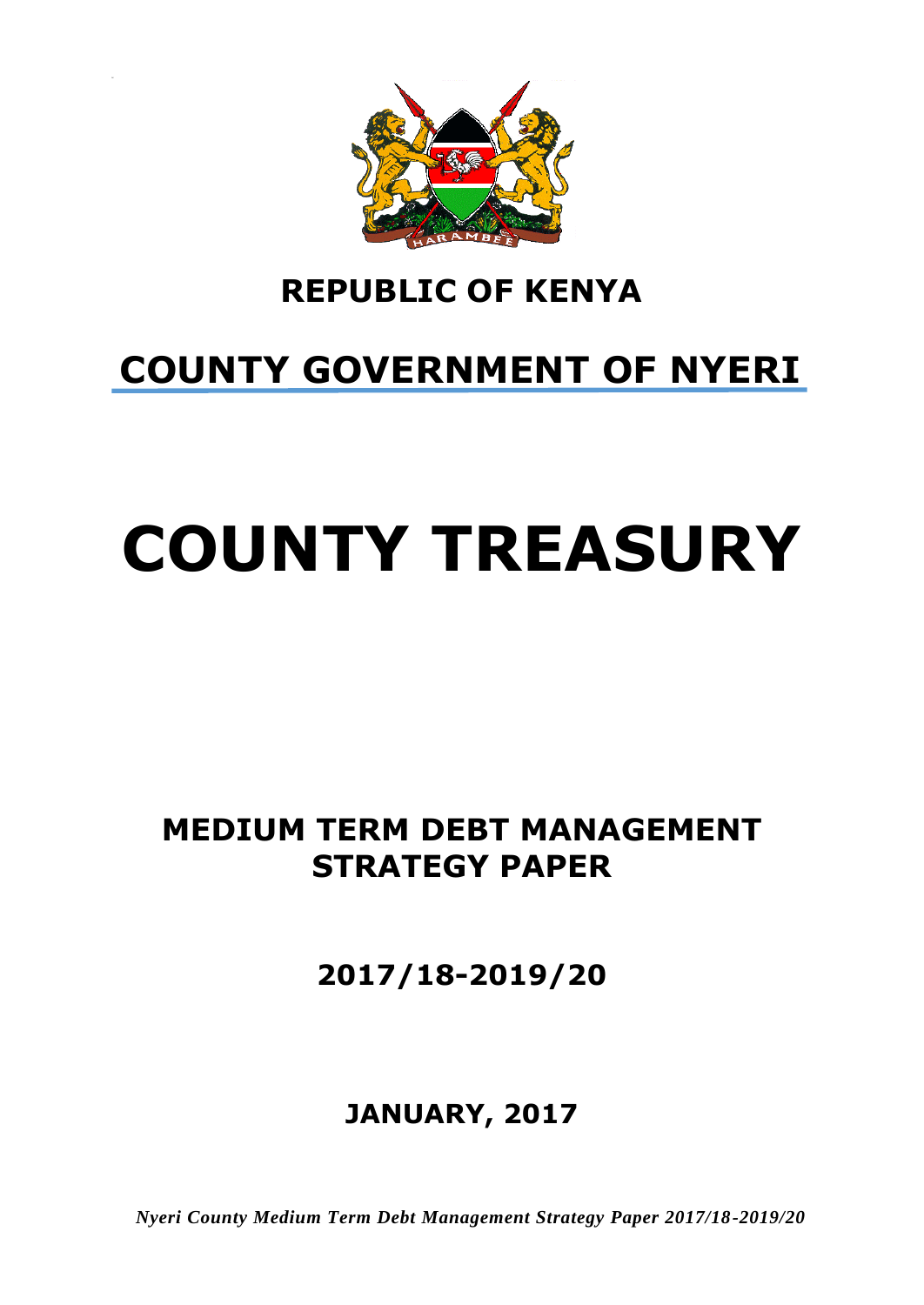## **Table of Contents**

|                | LEGAL BASIS FOR PUBLICATION OF MEDIUM TERM DEBT MANAGEMENT |  |
|----------------|------------------------------------------------------------|--|
|                |                                                            |  |
| $\mathbf{1}$   |                                                            |  |
| 1.1            |                                                            |  |
| 1.2            |                                                            |  |
| 1.3            |                                                            |  |
| 2              |                                                            |  |
| 2.1            |                                                            |  |
| 2.2            | Source of loans/debts made to the county government 8      |  |
| 2.2.1          | Pending bills from the County Departments.  8              |  |
| 2.2.2          | Inherited debt from defunct local authorities 10           |  |
| 2.2.3          | Outstanding Debt as at 30th June 2013 11                   |  |
| 2.3            | Assumptions underlying the debt management strategy12      |  |
| 2.4            |                                                            |  |
| 3              |                                                            |  |
| 3.1            |                                                            |  |
| 3.2            |                                                            |  |
| 3.3            |                                                            |  |
| $\overline{4}$ | IMPLEMENTING THE 2017/18-2019/20 MTDMS 16                  |  |
| 5              |                                                            |  |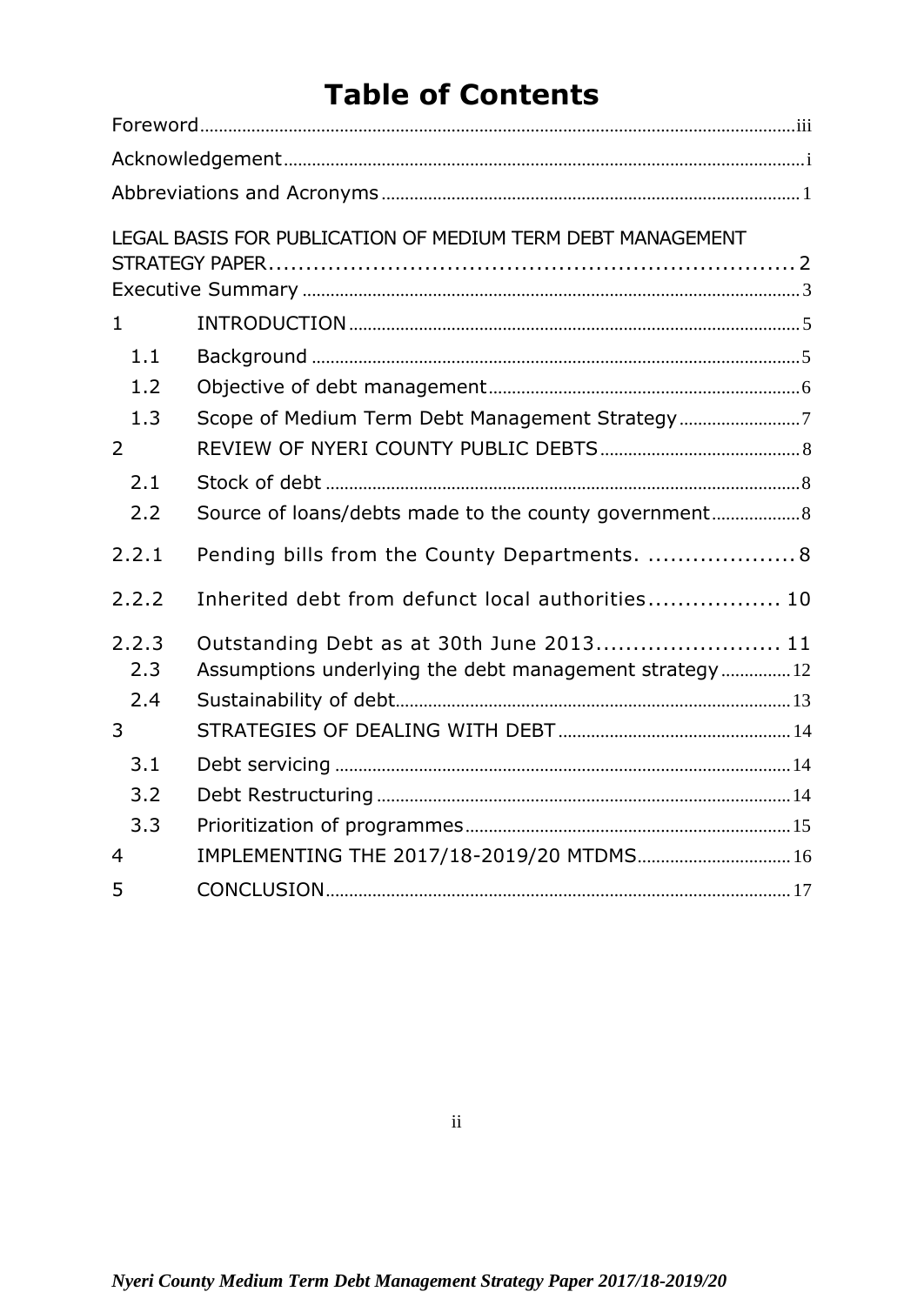#### **Foreword**

<span id="page-2-0"></span>The 2017/2018-2019/2020 Medium Term Debt Management Strategy is prepared in accordance with section 123 of the Public Finance Management (PFM) Act 2012 and is consistent with county government development policies and strategies. The main objective of MTDMS is to ensure that the county government financial needs and payment obligations are met at the lowest possible cost in the market, which is consistent with a prudent degree of risk, while ensuring that the overall level of public debt is sustainable.

The sustainability of debt is a key fiscal responsibility principle and this, among other issues, will be dealt with in this document. Through a resolution of the Nyeri County Assembly as required under the PFM Act section 107 (2) (e) and section 107 (4) that deal with sustainability of debt, an annual borrowing limit has been set for any future requirements.

The County Treasury shall ensure that the medium-term debt management strategy is aligned to the broad strategic priorities and policy goals set out in the County Fiscal Strategy Paper. The Policy goals and strategic priorities are geared towards poverty reduction through provision of an enabling environment to all the residents of Nyeri.

The county government inherited a huge debt from the four defunct local authorities i.e. Nyeri County Council, Nyeri Municipal Council, Karatina Municipal Council and Othaya Town Council. The inherited debt will continue to increase the county debt burden and to ensure sustainability the MTDMS has proposed measures to be undertaken to reduce the debts to a manageable level.

Considering the current level of debt, both inherited and county pending bills, the 2017/2018-2019/2020 MTDMS largely proposes strategies on how to reduce the current debts level and how to manage future debts if they will ever occur. The county will endeavor to ensure that both the burden of and benefit from public borrowing is shared equitably between the current and future generation as stipulated under Article 201 of the Constitution.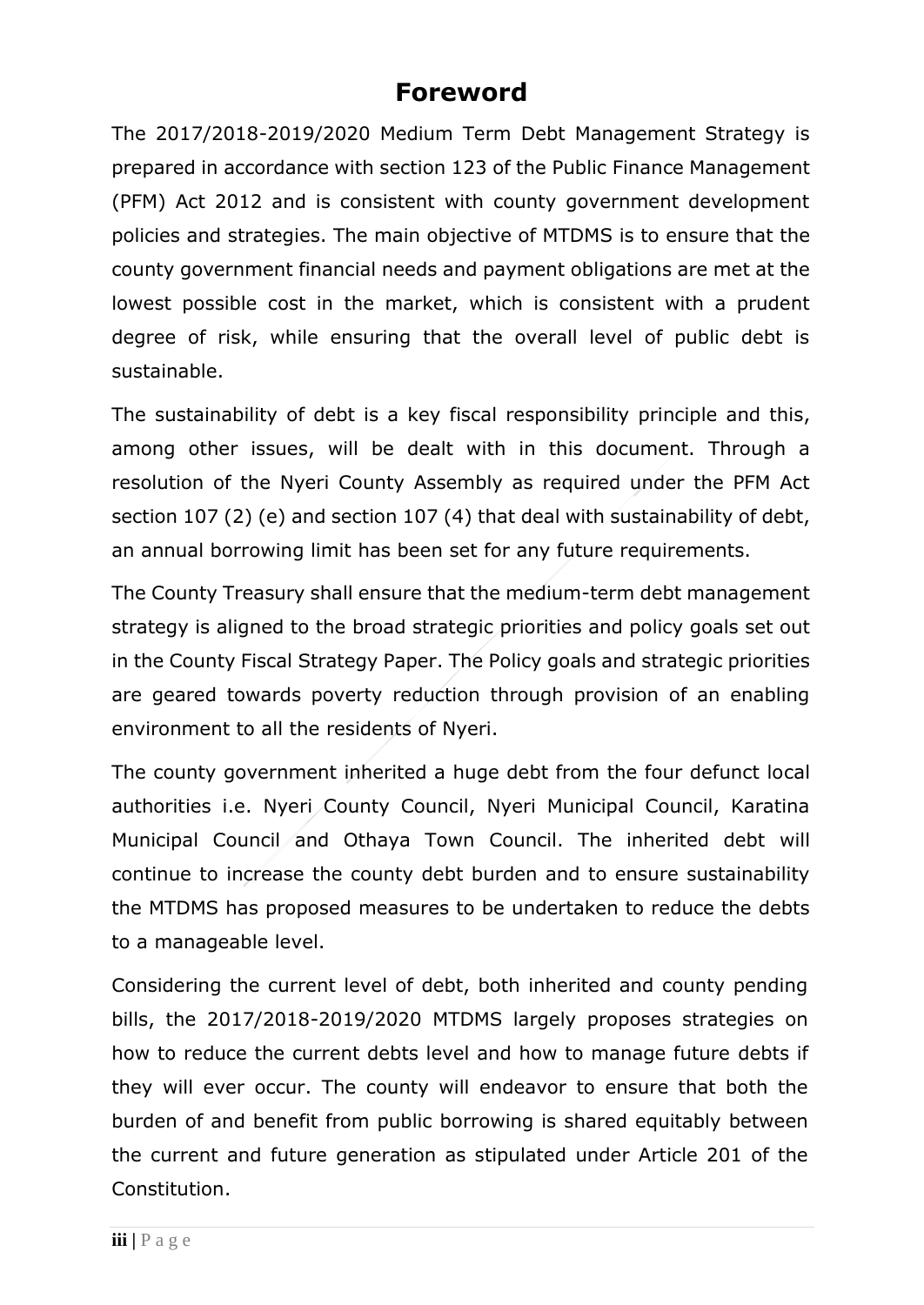Further, the county government will form a debt management committee, within the County Treasury, and build its capacity in terms of staffing and training to ensure that it is in a position to handle all matters relating to borrowing and servicing of debt. Effective linkages will be established with the National Treasury to facilitate the management of the inherited debts, future borrowing and provision of technical advice.

CLOCOUN

**Dr. Charles Githua Githinji, PhD Ag, C.E.C.M - FINANCE AND ECONOMIC PLANNING**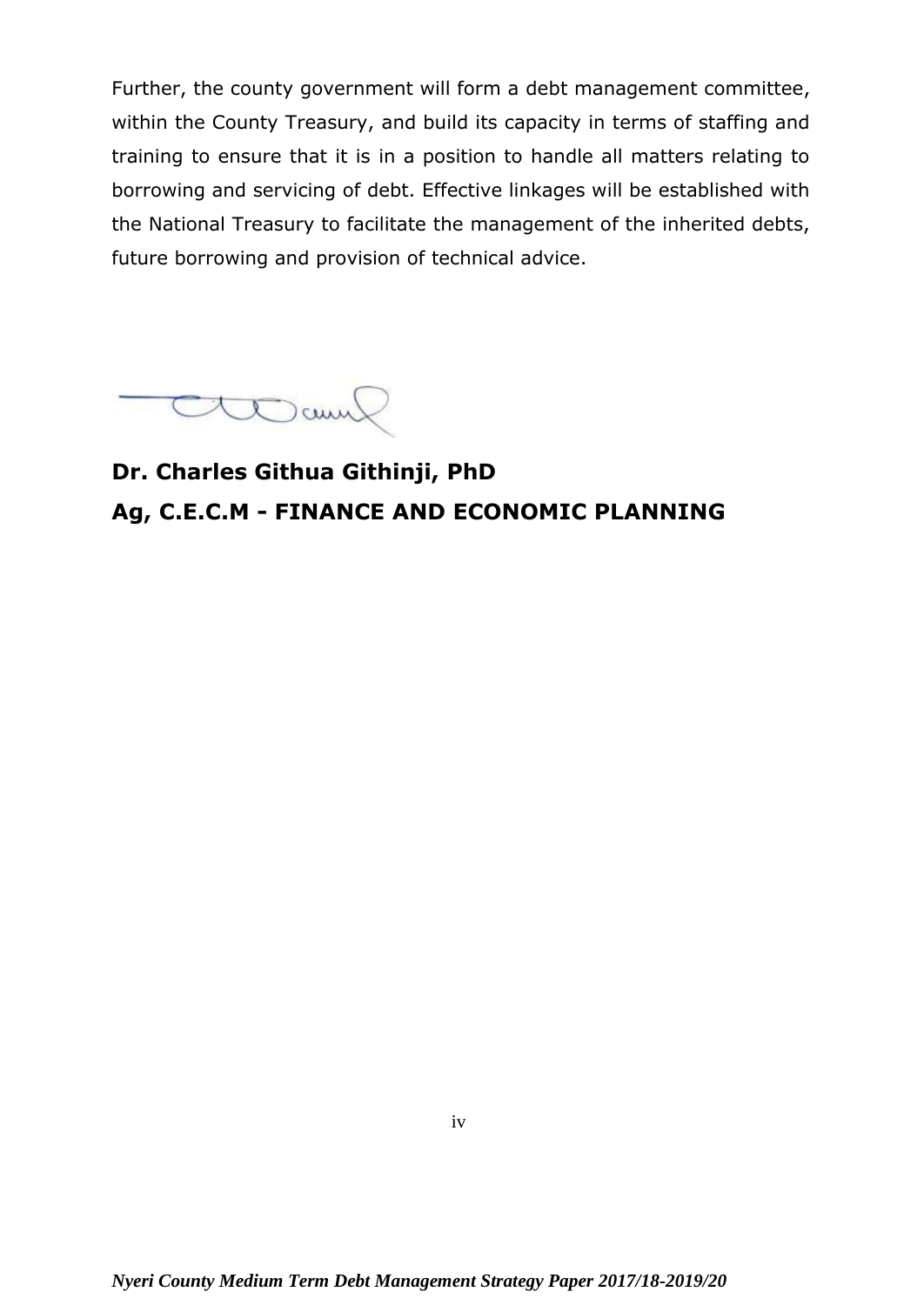## **Acknowledgement**

The 2017/2018-2019/2020 MTDMS is intended to ensure accountability and transparency in management of the county public debt. The review and preparation of the medium term debt management strategy is done annually in accordance with section 123 of the PFM Act, 2012. A public debt is a charge on the County Revenue Fund, though an Act of the County Assembly may provide for charging all or part of the public debt to other established public funds.

In the year 2014, the county government, in conjunction with the Transition Authority compiled a report on the Assets and liabilities inherited from defunct local authorities and verification process has been concluded but are yet to be officially handed over to County Government. According to the BPS, 2017, the transfer is expected to be concluded by March  $31<sup>st</sup>$ , 2017.

To enhance debt management in the county, the County Treasury will endeavor to establish a debt management committee that will be mandated to prepare the debt management strategy and to give comprehensive, accurate and timely information. The establishment of the committee will lay the ground for future borrowing to finance the budget and servicing of outstanding debt. Despite the establishment of the committee the overall control and accountability remains with the C.E.C.M - Finance and Economic Planning.

The MTDMS will formally be submitted to the Commission on Revenue Allocation (CRA) and the Intergovernmental Budget and Economic Council as per PFM Act 2012. In addition, MTDM strategy will be published and made available at the county website, [www.nyeri.go.ke,](http://www.nyeri.go.ke/) to ensure wide circulation as envisaged under the PFM Act, 2012.

Let me take this opportunity to acknowledge the C.E.C.M – Finance and Economic Planning for his overall leadership, Chief Officer Finance and Accounting for the support during the preparation of MTDMS, the entire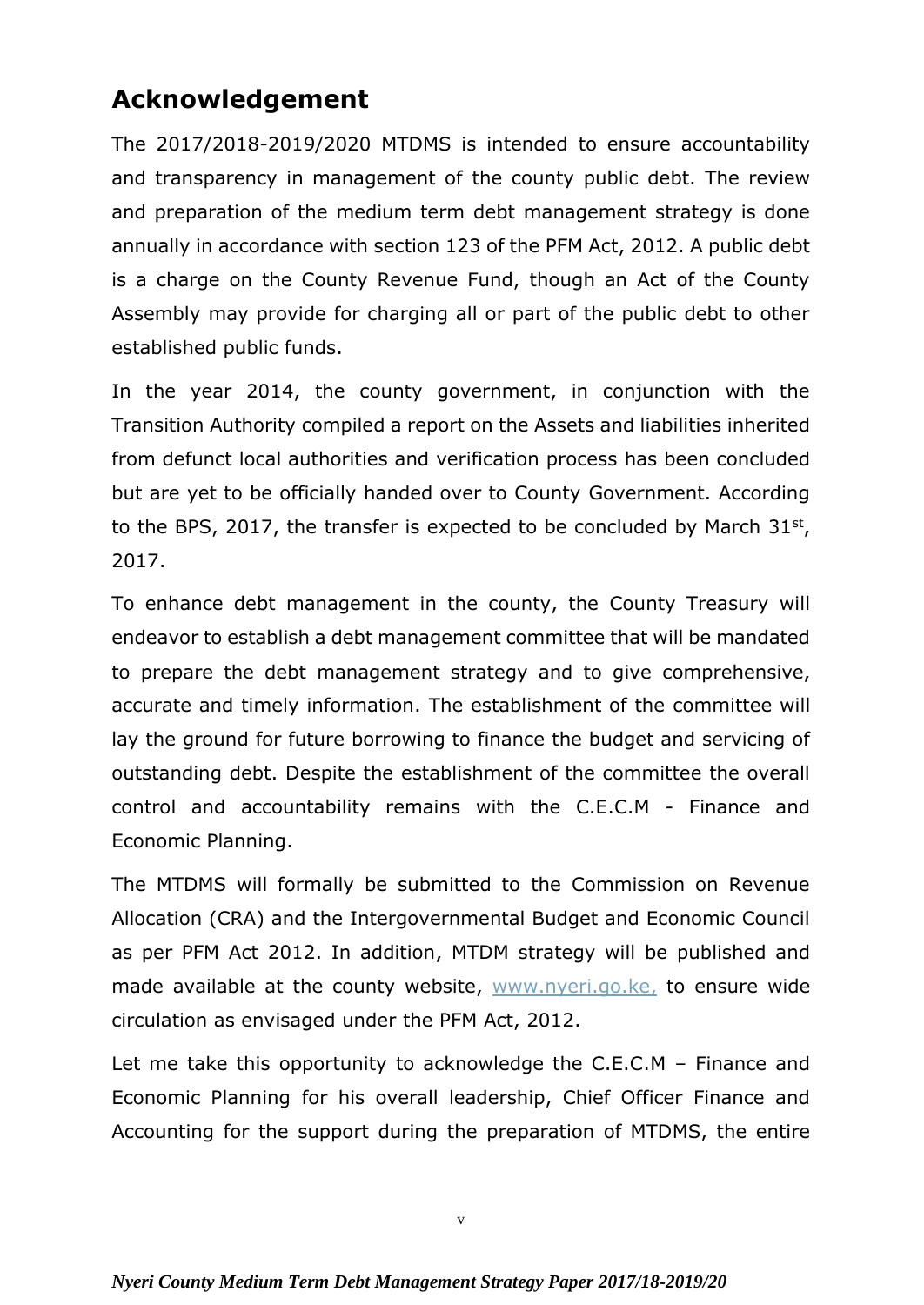staff of the department of Finance and Economic Planning and specifically the following; Gibson Mwangi, Chris Gathogo and Lucy Kirigo for spending substantial amount of time putting together this MTDMS and ensure it was produced on time while maintaining the expected standards.

state

**Francis Maranga Kirira C.O. - ECONOMIC PLANNING**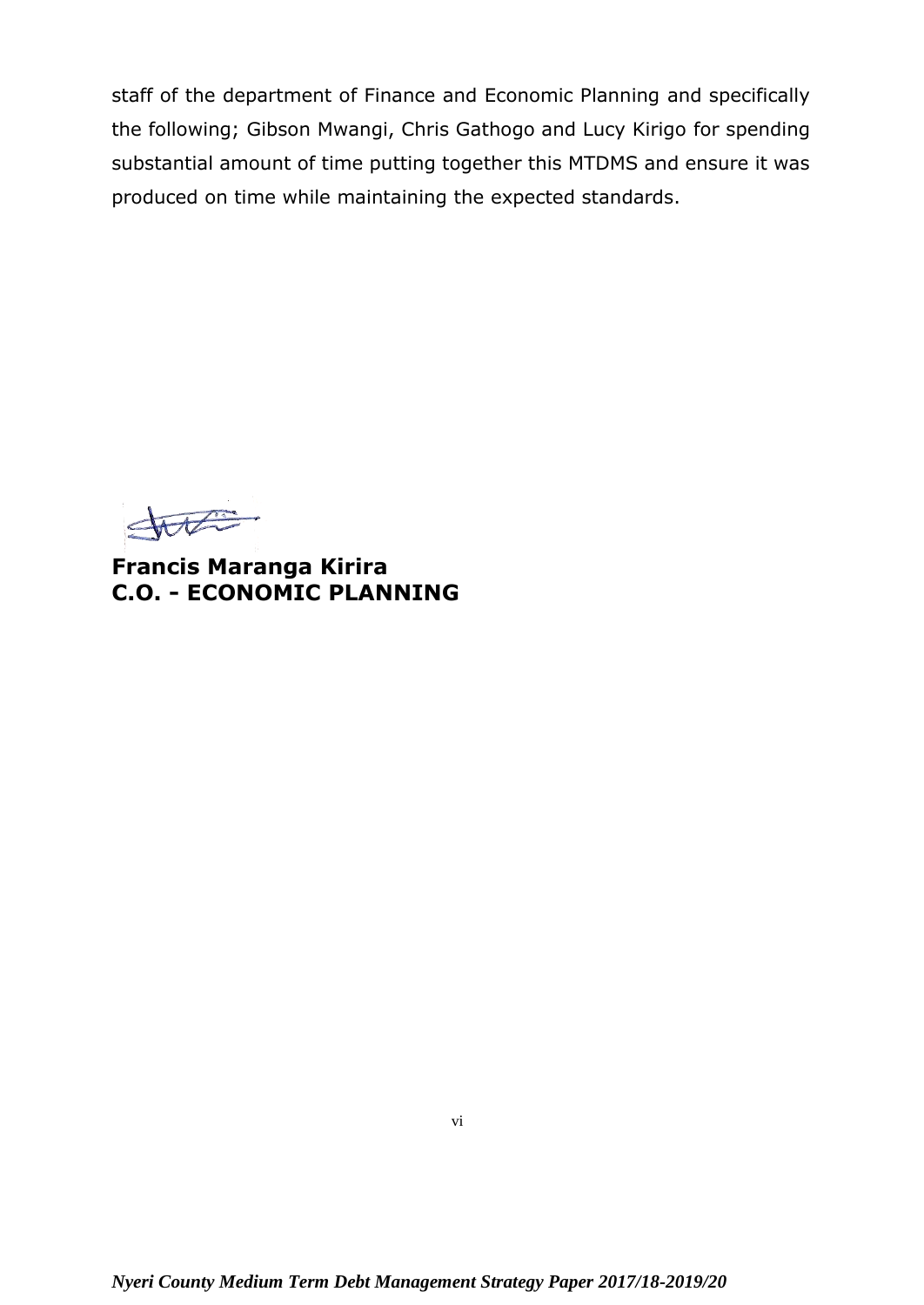## <span id="page-6-0"></span>**Abbreviations and Acronyms**

| <b>BPS</b>      | <b>Budget Policy Statement</b>                         |
|-----------------|--------------------------------------------------------|
| <b>CBROP</b>    | County Budget Review and Outlook Paper                 |
| <b>CFSP</b>     | County Fiscal Strategy Paper                           |
| <b>CRA</b>      | <b>Commission on Revenue Allocation</b>                |
| Kshs.           | Kenya Shilling                                         |
| <b>LAPFUND</b>  | Local Authority Provident Fund                         |
| <b>LAPTRUST</b> | <b>Local Authority Pension Trust</b>                   |
| <b>LGLA</b>     | Local Government Loans Authority                       |
| <b>MTDS</b>     | Medium Term Debt Management Strategy                   |
| <b>NSSF</b>     | <b>National Social Security Fund</b>                   |
| <b>PFM</b>      | <b>Public Finance Management</b>                       |
| <b>TA</b>       | <b>Transition Authority</b>                            |
| <b>MTDMS</b>    | Medium Term Debt Management Strategy                   |
| <b>CECM</b>     | <b>County Executive Committee Member</b>               |
| <b>IGRTC</b>    | <b>Intergovernmental Relations Technical Committee</b> |
| <b>NHIF</b>     | National Hospital Insurance Fund                       |
| <b>VAT</b>      | <b>Value Addition Tax</b>                              |
| <b>PAYE</b>     | Pay As You Earn                                        |
| <b>NHC</b>      | <b>National Housing Corporation</b>                    |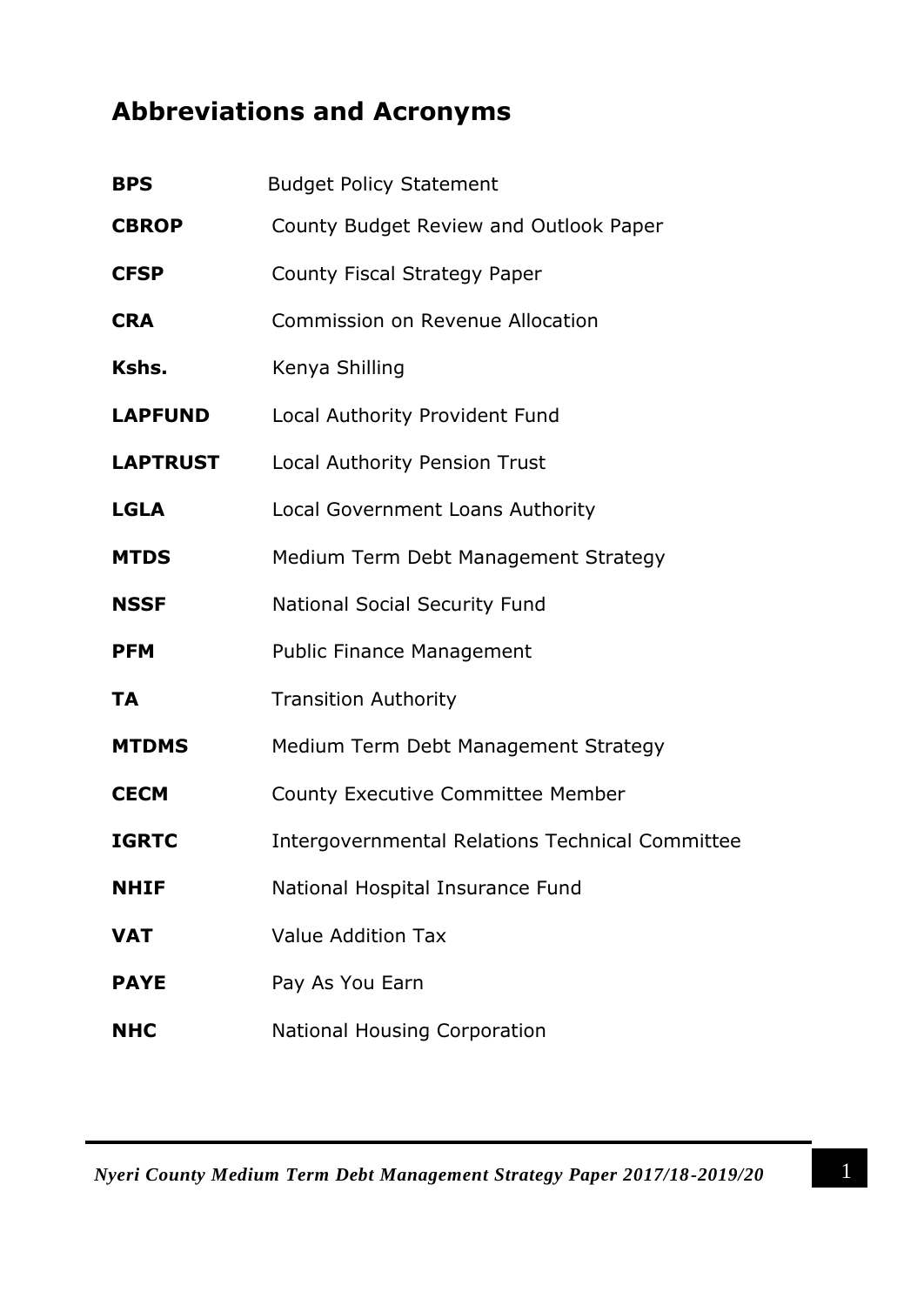#### **LEGAL BASIS FOR PUBLICATION OF MEDIUM TERM DEBT MANAGEMENT STRATEGY PAPER**

The debt management strategy is published in accordance with section 123 of the Public Financial Management (PFM) Act, 2012. The law states that:

**(1)** On or before the 28th February in each year, the County Treasury shall submit to the county assembly a statement setting out the debt management strategy of the county government over the medium term with regard to its actual liability and potential liability in respect of loans and its plans for dealing with those liabilities.

**(2)** The County Treasury shall include the following information in the statement—

(a) The total stock of debt as at the date of the statement;

(b) The sources of loans made to the county government;

(c) The principal risks associated with those loans;

(d) The assumptions underlying the debt management strategy; and

(e) An analysis of the sustainability of the amount of debt, both actual and potential.

As soon as practicable after the statement has been submitted to the county assembly under this section, the County Executive Committee member for finance shall publish and publicize the statement and submit a copy to the Commission on Revenue Allocation and the Intergovernmental Budget and Economic Council.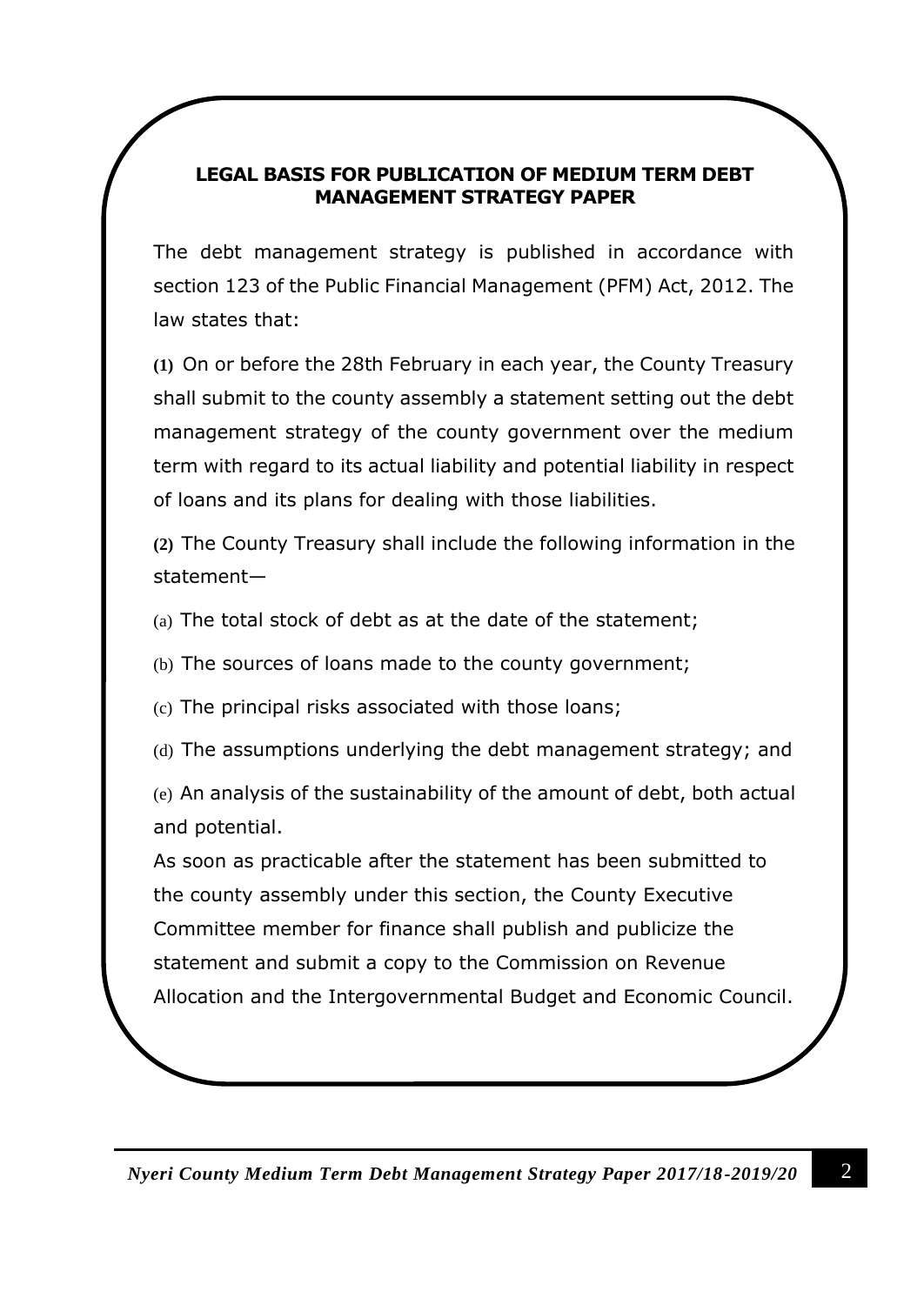## <span id="page-8-0"></span>**Executive Summary**

The 2017/2018-2019/20 Medium Term Debt Strategy Paper has been prepared in accordance with PFM Act, 2012. The preparation of the strategy is in line with fiscal responsibility principles and is interlinked with other budget documents such as departmental reports, county budget review and outlook paper, annual financial statements and county fiscal strategy paper.

The county government inherited approximately Kshs 592,807,561.54 from defunct local authorities i.e. Nyeri County Council, Nyeri Municipal council, Karatina Municipal council and Othaya Town Council; and Kshs 28,464,516.32 from Devolved ministries/departments. In dealing with inherited debts, the county treasury through the help of the Transition Authority has been verifying liabilities inherited from these former local authorities.

The inherited debt together with pending bills arising from county government ministries has caused a sharp rise in debt since the county government assumed power. As at 30<sup>th</sup> June, 2016 the county debt was Kshs. 690,016,852.54 comprising of inherited debt of Kshs. 592,807,561 and pending bills from county government departments amounting to Kshs 97,209,291.

To reduce the county debt to manageable levels sufficient funds, as budgetary reserves, will be allocated in the budget to cater for debt repayment especially the pending bills from the last financial year. The County Treasury requires Kshs. 97,209,291.00 million to settle pending bills during the financial year 2016/17, however only Kshs. 58,613,429 have been allocated as per the approved budget for FY 2016-2017. In dealing with the other substantial liability inherited, once they are handed over, the county government will negotiate with creditors to spread the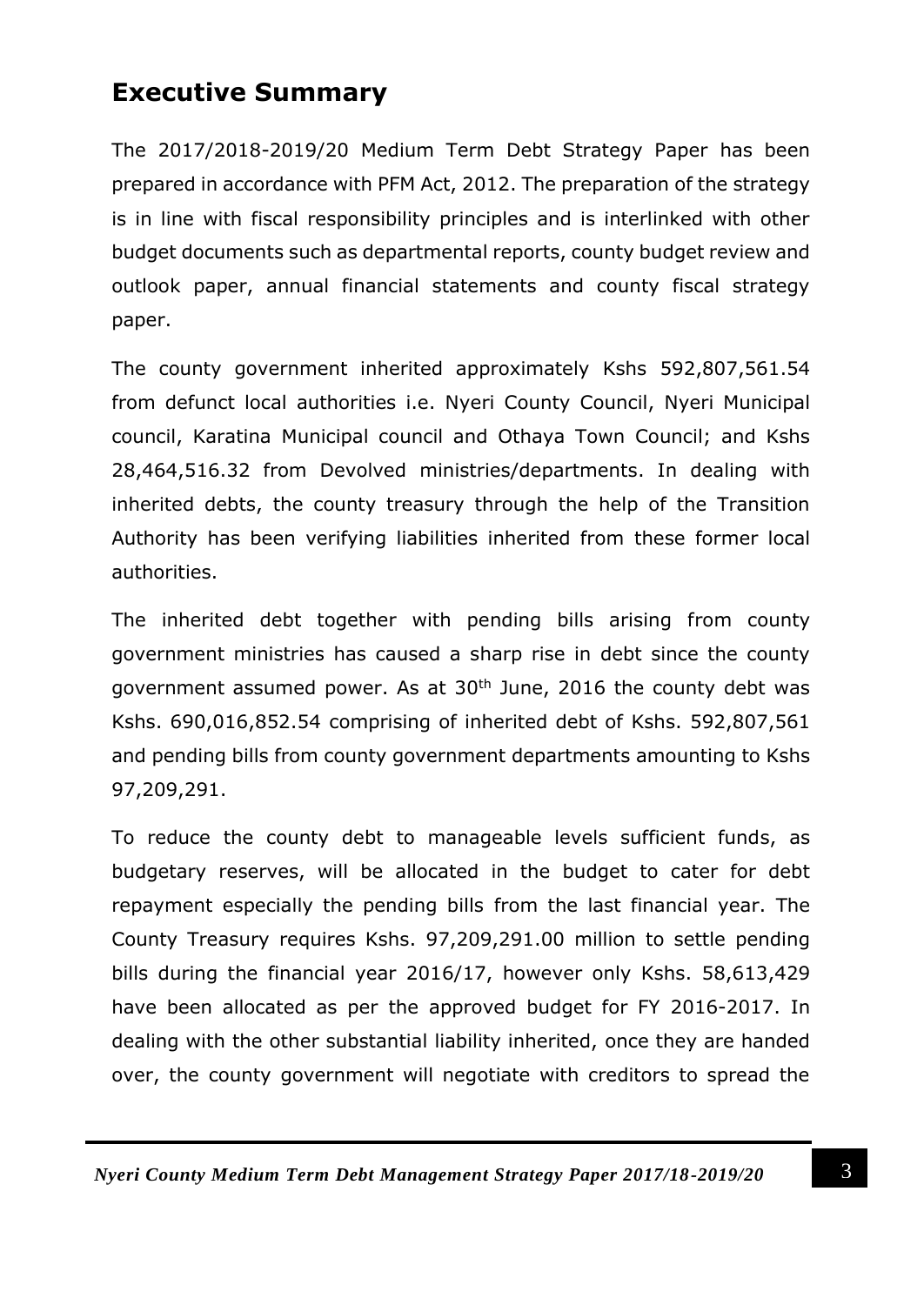debt burden for a few year since the fiscal space may not accommodate all the payments in one year.

To reduce future pending bills from the departments, all county entities will be required to reprioritize their projects and programs and align their expenditure to availability of funds and cash flow forecast. In addition, procurement in the fourth quarter of the year should be discouraged to avoid huge pending bills. The pending bills will be cleared as a first charge in the approved budget, to avoid accumulation, as provided for under section 41(2) of the Public Finance Management (County Governments) Regulations, 2015.

The County Treasury will create and strengthen a debt management committee to handle matters relating to borrowing and management of county debt. The County Treasury will also continue to work closely with the National Treasury to enhance the capacity building of staff and also offer technical expertise in issues relating to borrowing and repayment of debts especially those inherited from the defunct local authorities.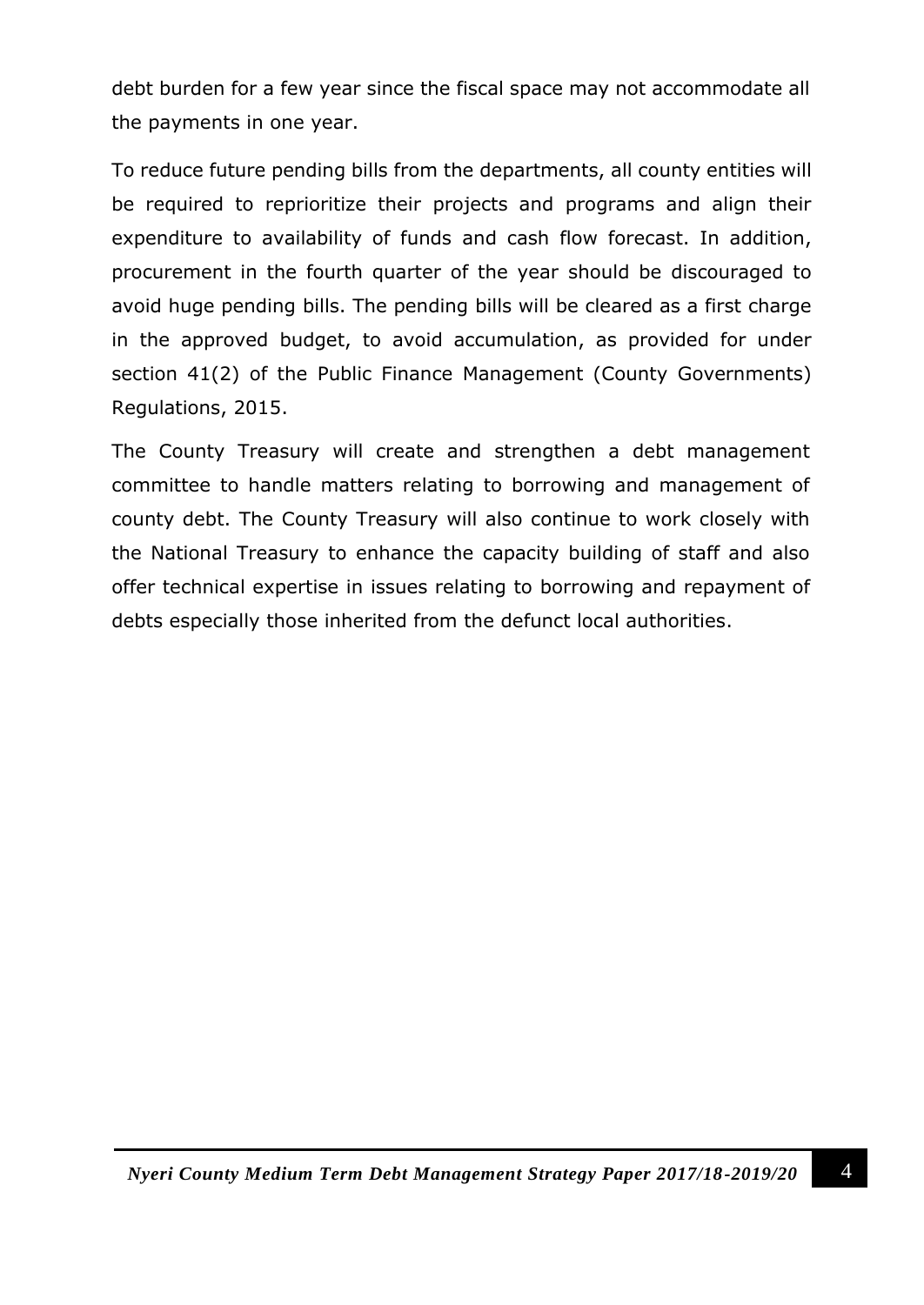#### <span id="page-10-0"></span>**1 INTRODUCTION**

#### <span id="page-10-1"></span>**1.1 Background**

The debt management strategy is prepared in accordance with section 123 of PFM Act, 2012 which requires the County Treasury to submit to the County Assembly a statement setting out the debt management strategy of the county government over the medium term with regard to its actual liability and potential liability and its plans for dealing with those liabilities. The statement should, among other information, contain:

(a) The total stock of debt as at the date of the statement;

(b) The sources of loans made to the county government;

(c) The principal risks associated with those loans;

(d) The assumptions underlying the debt management strategy; and

(e) An analysis of the sustainability of the amount of debt, both actual and potential.

There are other section of PFM Act that guides the management of county debt, this include PFM Act sections 107, 140,141,142,143 and 144. Other documents that guide the preparation of debt management strategy are county fiscal strategy paper (CFSP) and county budget review and outlook paper (CBROP).

In this MTDMS more emphasis has been put in ensuring the sustainability of the current debt and establishment of necessary structures to facilitate future borrowing. The County Fiscal Strategy Paper, 2017 does not envisage any borrowing to finance the budget and therefore the MTDM strategy will be geared toward servicing of existing debt. With the current level of debt the county government may not be able to accommodate additional borrowing to finance it expenditure therefore over the medium term the government will put more emphasis on servicing of existing debts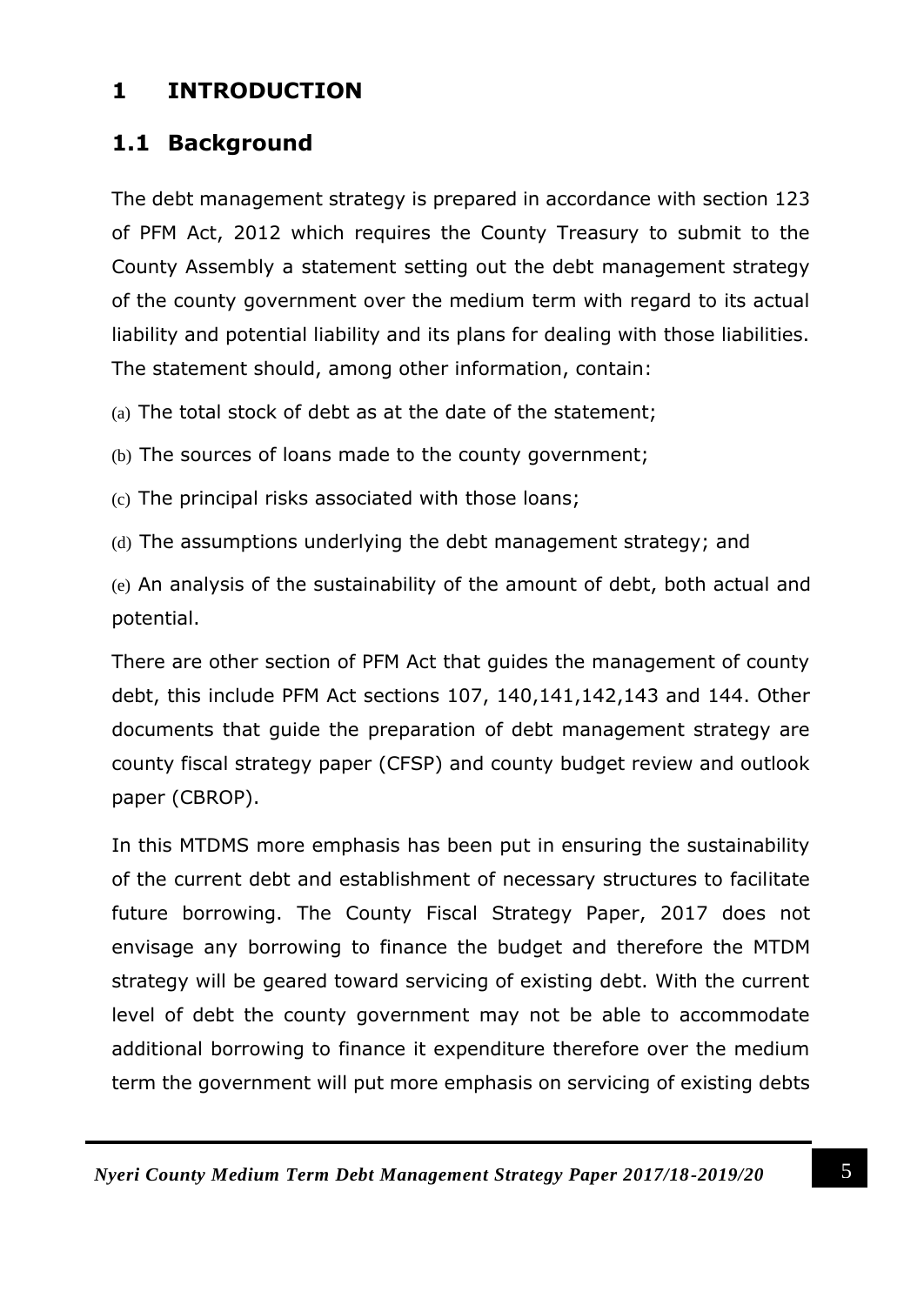namely those inherited from the defunct local authorities and the pending bills.

The County Treasury will form a debt management committee to verify all liabilities inherited from the defunct local authorities once the handing over is conclude by the National Treasury, and the pending bills. The main goal of this exercise will be to establish the debt position of County Government of Nyeri and ascertain the borrowing power available.

The debt management committee will be expected to undertake the following;

- a) Compile list of all creditors both statutory and sundry.
- b) Establish whether the claims are genuine or not.
- c) Establish whether all procedures were followed in incurring the debts.
- d) Establish whether all supporting documents are available.
- e) Prioritize the debt.

The establishment of the committee is the first step in ensuring that the county government is in a position to handle its current debt and is ready to undertake future borrowing to finance the budget within the legal framework.

#### <span id="page-11-0"></span>**1.2 Objective of debt management**

The following are the main objectives of debt management in the county; a) To ensure the financial needs and payment obligations of county government are met at the lowest possible cost in the market and is consistent with a prudent degree of risk.

b) To ensure that the overall level of public debt is sustainable and debt shall never exceed twenty (20%) percent of the county governments total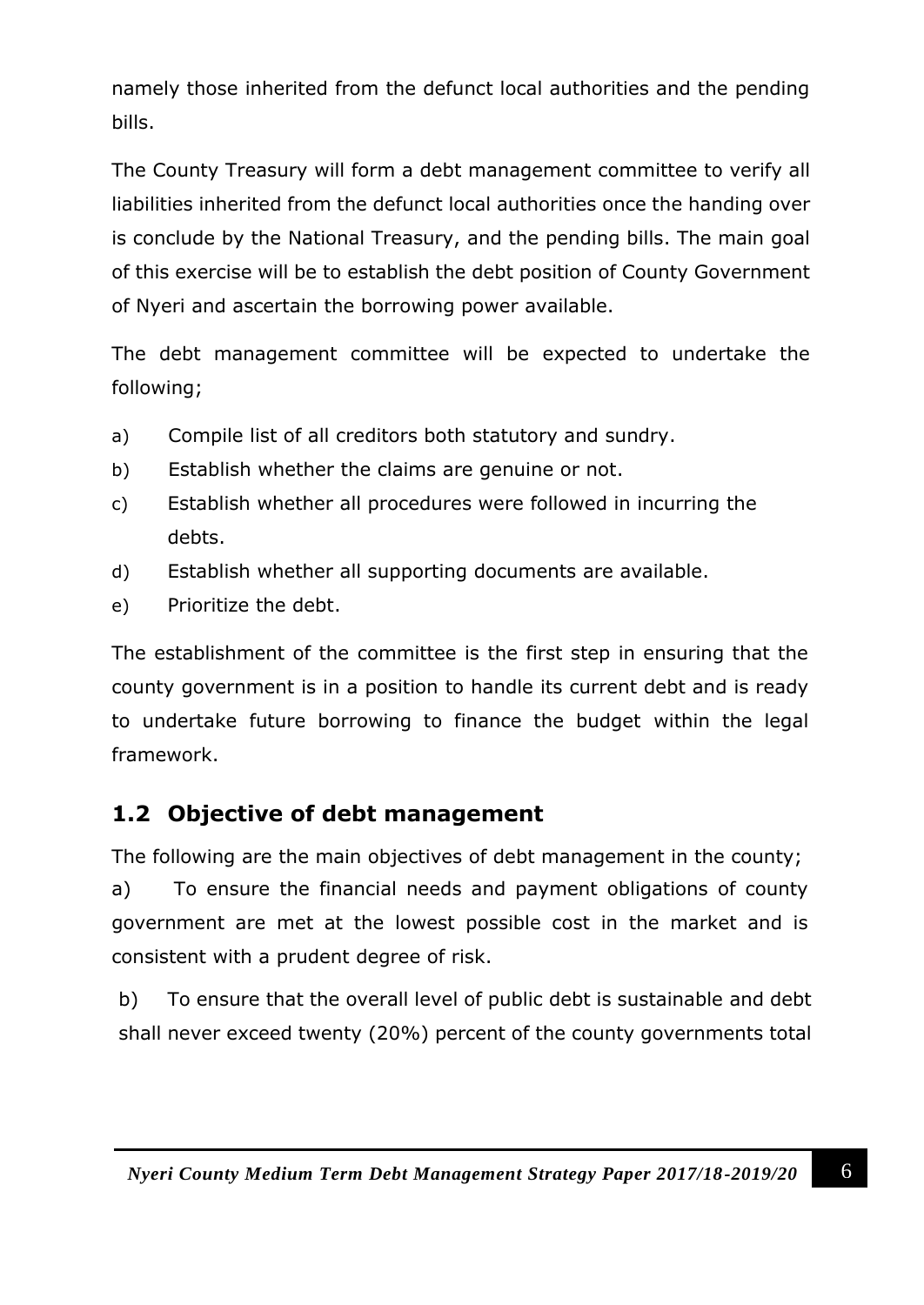revenue at any one time as stipulated in the Public Finance Management (County Government) Regulations section 25 (1)(d).

c) To ensure that both the burden of and benefit from public borrowing is shared equitably between the current and future generation as stipulated under Article 201 of the constitution.

#### <span id="page-12-0"></span>**1.3 Scope of Medium Term Debt Management Strategy**

The Medium Term Debt Management Strategy (MTDMS) covers actual and potential liability i.e. it covers all loans and other debt, whether inherited or created by the county government, that require payment of principal with or without interest by the county government to the creditor at a date or dates in future. The MTDMS is prepared for financial year 2017/18 but also makes projection for year 2018/19 and 2019/20.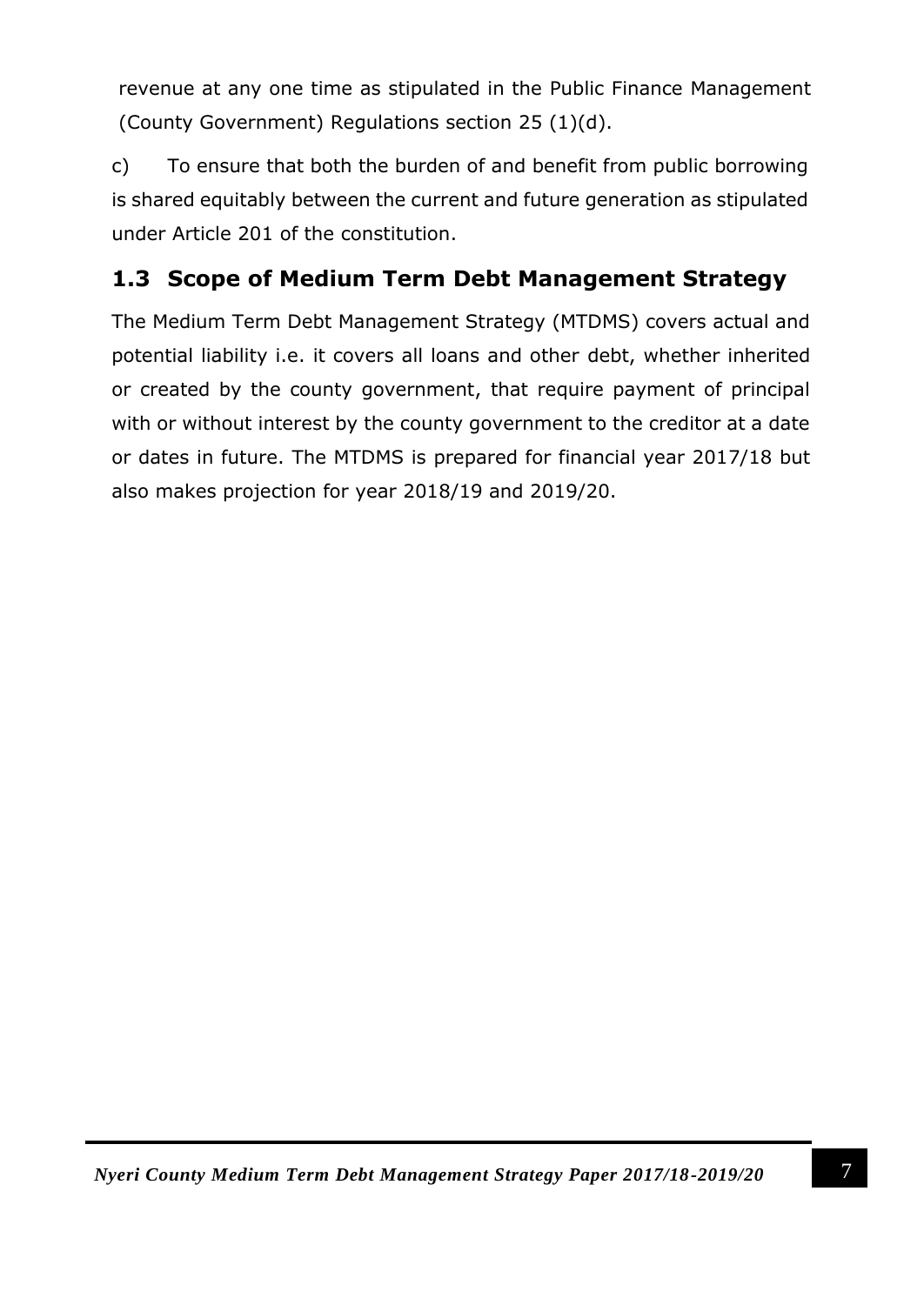#### <span id="page-13-0"></span>**2 REVIEW OF NYERI COUNTY PUBLIC DEBTS**

#### <span id="page-13-1"></span>**2.1 Stock of debt**

The total stock of debt as at  $30<sup>th</sup>$  June 2016 stood at Kshs. 690,016,852.54. This comprises of both inherited debt, though unverified, of Kshs. 592,807,561.54 and county government pending bills amounting to Kshs. 97,209,291. This was a great improvement when compared to the pending bills of Kshs 336,040,453.52 in the financial year 2014/2015. However the county debt is projected to be approximately 600 million by 30<sup>th</sup> June, 2017 if the contingent liability materialize and putting into consideration interest charged on outstanding pension contribution.

#### <span id="page-13-2"></span>**2.2 Source of loans/debts made to the county government**

The source of debt to the county government will be categorized into two namely;

- 1. Pending bills arising from works done and not paid during the financial year 2015/2016.
- 2. Inherited debt from defunct local authorities

#### <span id="page-13-3"></span>**2.2.1 Pending bills from the County Departments.**

The county government accumulated huge pending bills from departments during the financial year ending  $30<sup>th</sup>$  June, 2016 amounting to Kshs. 97,209,291. This was attributed to late disbursement of the last tranche of equitable share from the national treasury and therefore the county exchequer was received on  $30<sup>th</sup>$  June, 2016. Further, failure by the county government to achieve its local revenue target by a total of Kshs. 372,445,565 could have led a huge deficit if contracts signed during the financial year 2015/2016 were executed during the year.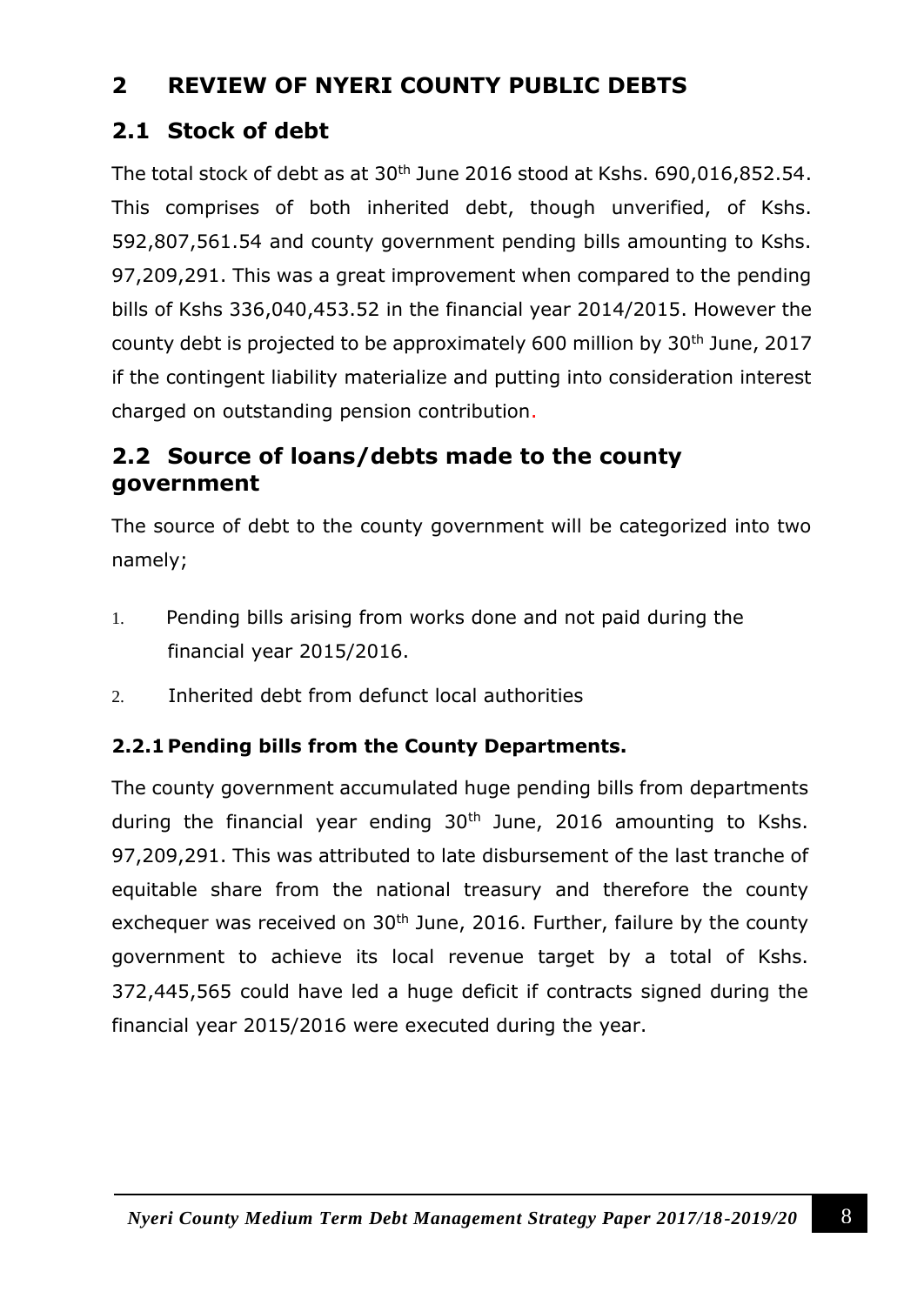The summary of pending bills for the county by departments, as reported, is shown in the table below;

| <b>Department</b>            | <b>Recurrent</b> | <b>Development</b> | <b>Total</b> |
|------------------------------|------------------|--------------------|--------------|
| Office of the Governor       | 2,839,218        | 0                  | 2,839,218    |
| Office of the county         | 1,305,150        | $\overline{0}$     | 1,305,150    |
| Secretary                    |                  |                    |              |
| Finance and Economic         | 1,559,805        | $\overline{0}$     | 1,559,805    |
| Planning                     |                  |                    |              |
| Lands and Infrastructure     | 2,102,252        | 48,807,888.89      | 50,910,141   |
| <b>Health and Sanitation</b> | 18,178,086.71    | 757,228.00         | 18,935,315   |
| <b>Special Programmes</b>    | 3,244,770        | 189,310.00         | 3,434,080    |
| <b>Public Administration</b> | 2,330,837.70     | $\overline{0}$     | 2,330,838    |
| Information and              |                  |                    |              |
| Communication                |                  |                    |              |
| Agriculture livestock and    | 1,949,084.37     | 1,350,102.43       | 3,299,187    |
| fisheries                    |                  |                    |              |
| <b>Trade Culture</b>         | 2,166,493        | 969,900.00         | 3,136,393    |
| cooperatives and             |                  |                    |              |
| industrial Development       |                  |                    |              |
| <b>Education and ICT</b>     | 551,096          | 2,189,305.00       | 2,740,401    |
| Water, Irrigation and        | 1,244,879.65     | 4,349,694.33       | 5,594,574    |
| <b>Natural Resources</b>     |                  |                    |              |
| <b>County Public Service</b> | 1,092,190        | $\overline{0}$     | 1,092,190    |
| <b>Board</b>                 |                  |                    |              |
| Energy                       | 32,000           | $\Omega$           | 32,000       |
| <b>Total</b>                 | 38,595,862       | 58,613,429         | 97,209,291   |

#### **Source: County Treasury, 2016**

While pending bills are considered as those payment vouchers which had reached the treasury and not settled, there were other contracts which had been signed but not executed by the end of the financial year, 2015/2016, which can easily lead to accumulation of debts if not considered in the supplementary budget for the financial year 2016/2017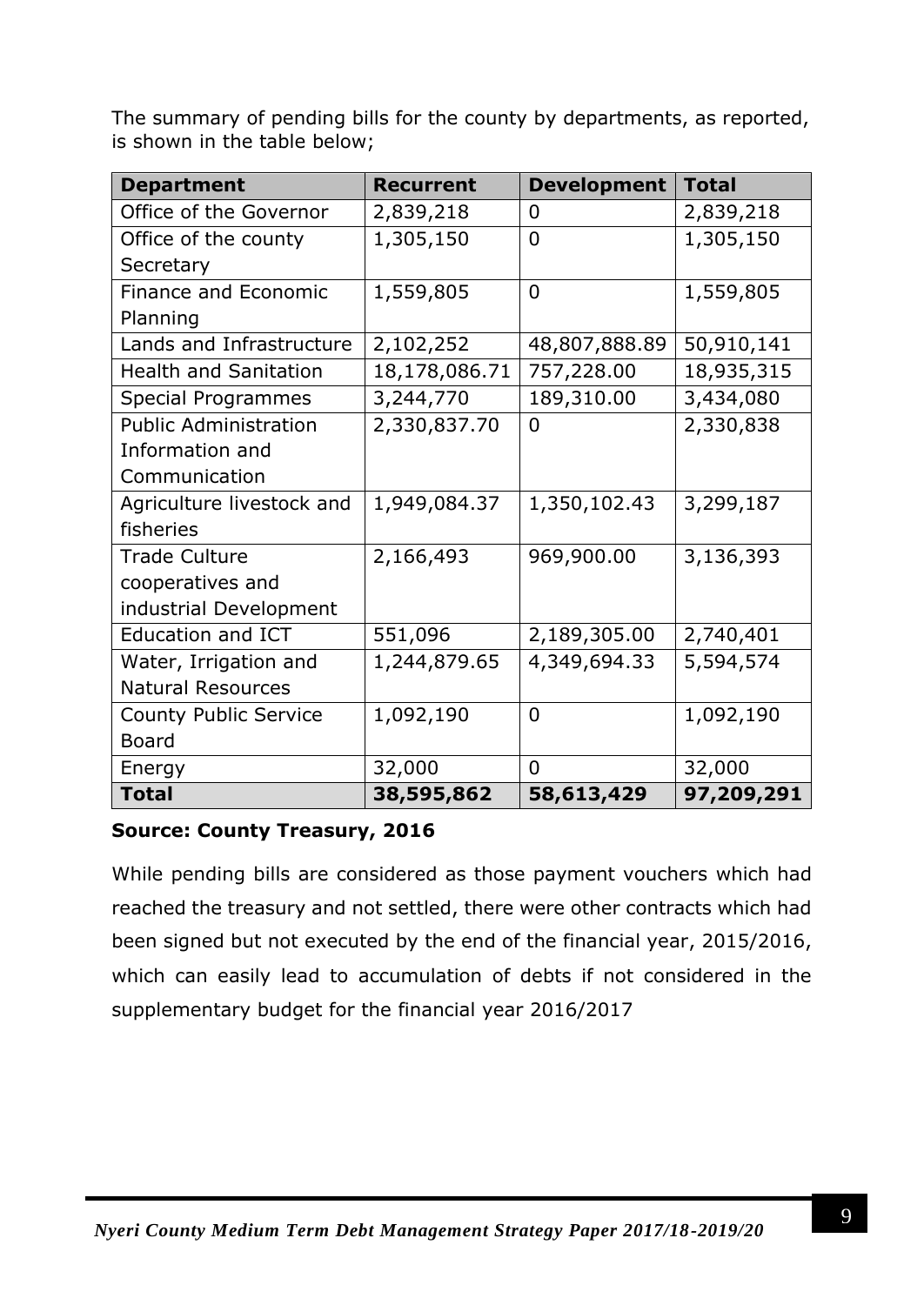#### <span id="page-15-0"></span>**2.2.2 Inherited debt from defunct local authorities**

According to the BPS, 2017, Preparation of the draft Legal Notice to enable the transfer of assets and liabilities has been done by the Intergovernmental Relations Technical Committee (IGRTC), which succeeded the defunct Transition Authority (TA). The IGRTC will coordinate the actual auditing of the assets and liabilities. As part of the institutional arrangement to facilitate this transfer process, multi-agency committees are to be set up in the counties, and the Auditor-General will audit the final outcome.

The transfer is expected to be concluded by March  $31<sup>st</sup>$ , 2017. Among assets and liabilities of the defunct Local Authorities to be covered in this process are:

- i) Pending bills
- ii) Tax arrears; and

iii) Statutory deductions relating to the National Hospital Insurance Fund (NHIF), National Social Security Fund (NSSF), Pension Funds, VAT and PAYE.

The inherited debt as reported by all defunct local authorities is shown in the table below;

| <b>Defunct Local Authority</b> |           | Outstanding Debt as at 30th June<br>2013 |  |                |  |
|--------------------------------|-----------|------------------------------------------|--|----------------|--|
|                                |           |                                          |  |                |  |
| Karatina                       | Municipal |                                          |  | 137,505,036.75 |  |
| Council                        |           |                                          |  |                |  |
| Othaya Town Council            |           |                                          |  | 5,262,092.09   |  |
| County Council of Nyeri        |           |                                          |  | 100,917,404.70 |  |
| Municipal council of Nyeri     |           |                                          |  | 349,123,028.00 |  |
| <b>TOTAL</b>                   |           |                                          |  | 592,807,561.54 |  |

*Source: Nyeri County Assets and liability report, 2014*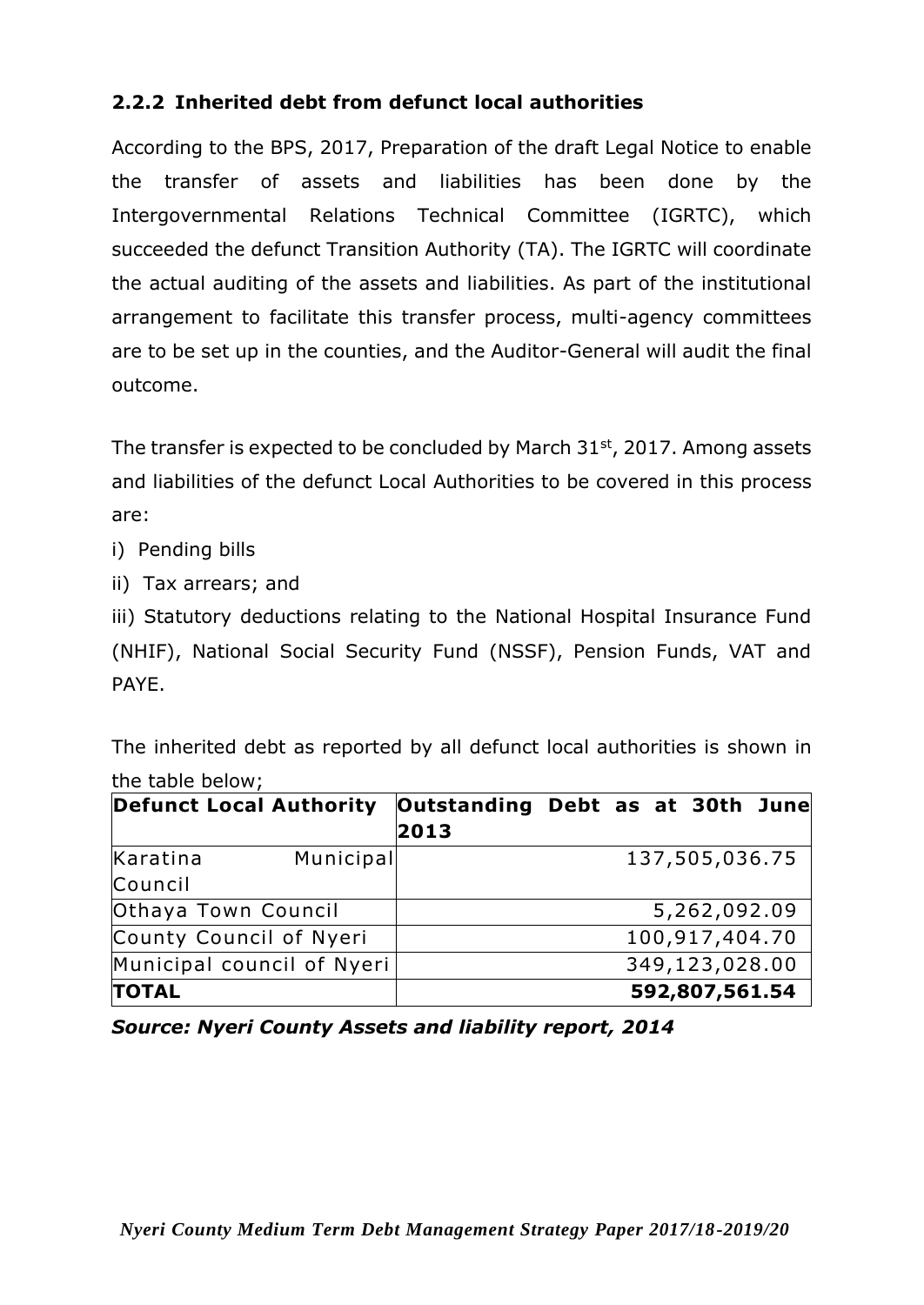<span id="page-16-0"></span>Most of the debt were inherited from defunct municipal council of Nyeri with 59% of the total debt inherited, followed by Municipal council of Karatina with 23%. County council of Nyeri had 17% while Othaya Town Council had the least debt inherited with only 1% of the total debt.



#### **2.2.3 Outstanding Debt as at 30th June 2013**

#### *Source: Nyeri County Assets and liability report 2014*

A detailed analysis on specific debts are shown below per defunct local authority;

#### (a) **Defunct Municipal Council of Nyeri**

| Item              | Debt as at 31st December 2014 |  |  |
|-------------------|-------------------------------|--|--|
| Loan from LGLA    | 320,319,642                   |  |  |
| Unpaid emoluments | 3,544,357                     |  |  |
| Creditors         | 25,259,029                    |  |  |
| <b>TOTAL</b>      | 349,123,028                   |  |  |

#### (b) **Defunct Town Council of Othaya**

| Item            | Debt as at 31st December 2014 |
|-----------------|-------------------------------|
| <b>LAPTRUST</b> | 2,582,956                     |
| LAPFUND         | 267,250.09                    |
| Creditors       | 2,411,886                     |
| <b>TOTAL</b>    | 5,262,092.09                  |

*Nyeri County Medium Term Debt Management Strategy Paper 2017/18-2019/20* 11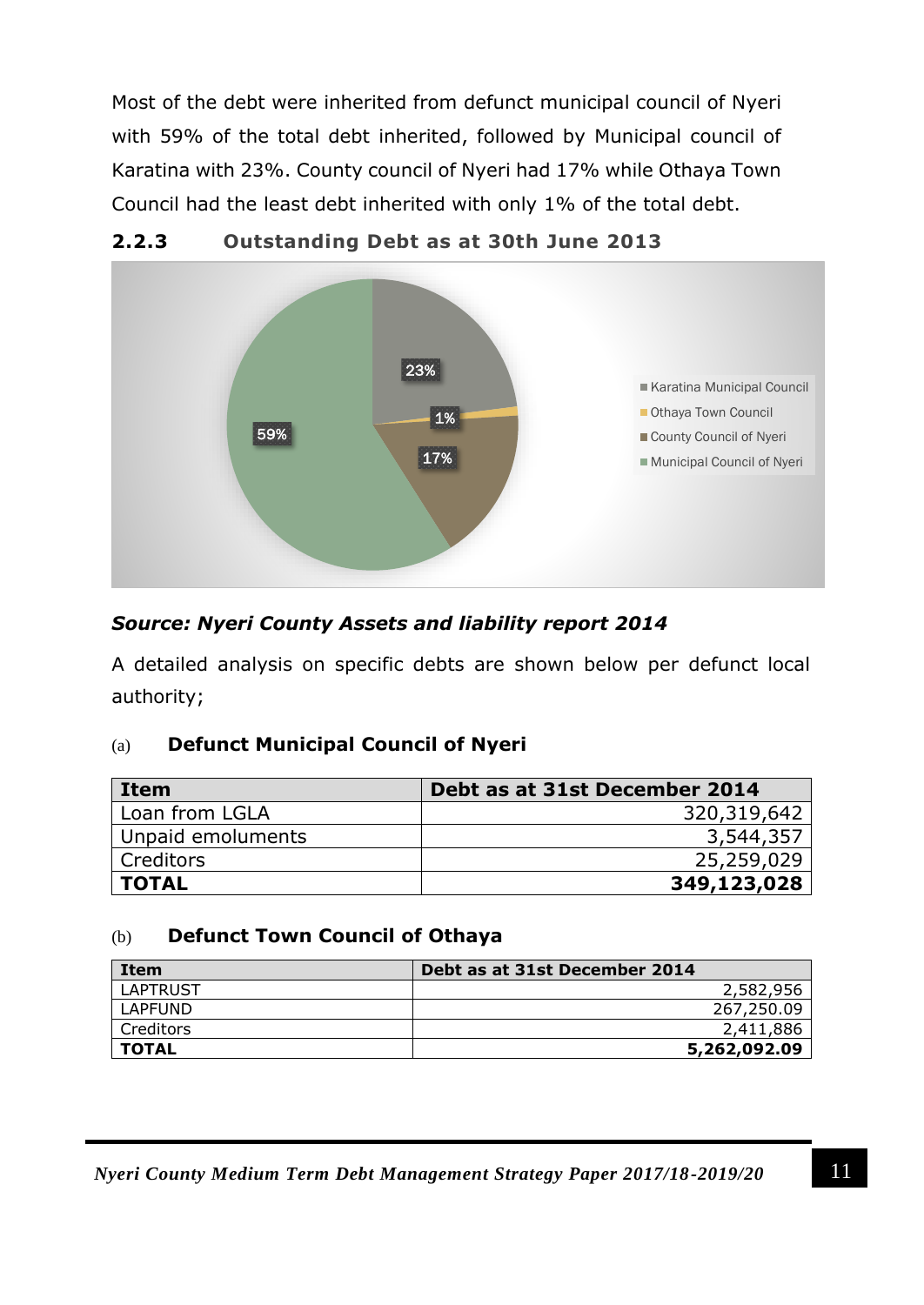#### (c) **Defunct Municipal Council of Karatina**

| <b>Item</b>       | Debt as at 31st December 2014 |
|-------------------|-------------------------------|
| Loan from LGLA    | 38,931,070.20                 |
| Loan from NHC     | 258,929                       |
| Unpaid emoluments | 7,401,096                     |
| <b>LAPTRUST</b>   | 15,488,531.56                 |
| <b>LAPFUND</b>    | 3,533,102.20                  |
| Creditors         | 71,892,307.79                 |
| <b>TOTAL</b>      | 137,505,036.75                |

(d) **Defunct County Council of Nyeri**

| Item              | Debt as at 31st December 2014 |
|-------------------|-------------------------------|
| Unpaid emoluments | 17,573,065                    |
| <b>NSSF</b>       | 26,927,359                    |
| <b>LAPTRUST</b>   | 3,558,619                     |
| <b>LAPFUND</b>    | 34,510,344.70                 |
| Creditors         | 18,348,017                    |
| <b>TOTAL</b>      | 100,917,404.70                |

#### <span id="page-17-0"></span>**2.3 Assumptions underlying the debt management strategy**

The county government will continue to pursue the fiscal responsibility principles and policies outlined in the County Fiscal Strategy Paper. This will help the government to reorient expenditure to priority programmes in roads and infrastructure, water, health, education and agriculture and avoid accumulation of pending bills in the county.

Over the medium term, the aim of the county government is to continue maintaining a balanced budget where total revenue will always equal to total expenditure i.e. the MTDM strategy does not envisage borrowing to finance the budget and over the medium term the focus will be on ensuring the sustainability of current debt. As provided under the PFM Act (County Government) Regulations, 2015, section 177 (2)(b), the county shall consider an overdraft from Central Bank of Kenya in event of cash flow problems.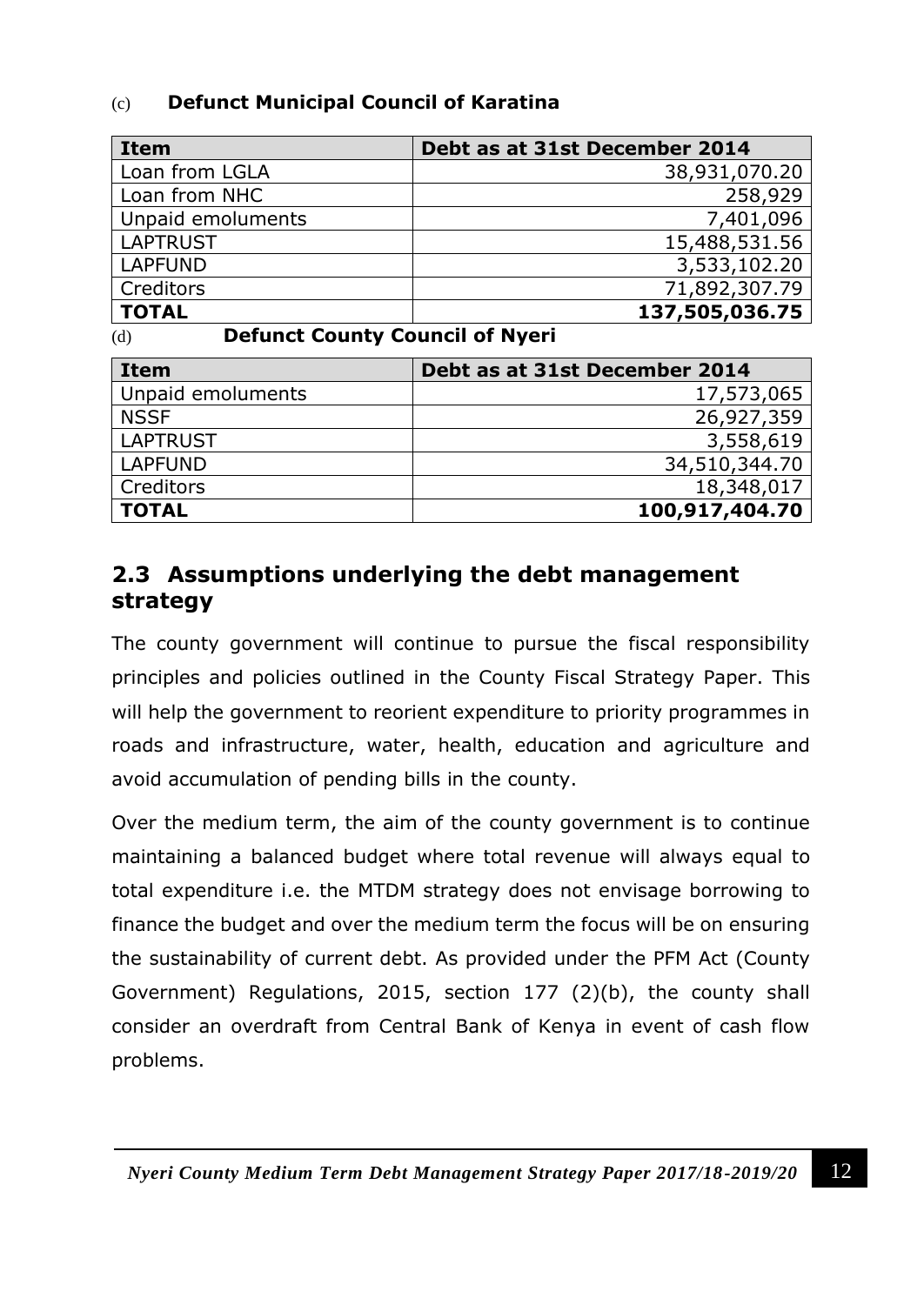Revenue growth is expected to be maintained as earlier projected in the budget review and outlook paper (CBROP) i.e. at 10% in each subsequent financial year. This will ensure that sufficient resources are allocated toward debt servicing and ensure that the current levels of debt falls below 10% of the total budget by year 2018/19.

#### <span id="page-18-0"></span>**2.4 Sustainability of debt**

The sustainability of debt is guided by PFM Act section 107 (2)(e) and section 107 (4). According to section 107 (2)(e) the county debt shall be maintained at a sustainable level as approved by county assembly. Section 107 (4) further states that every county government shall ensure that its level of debt at any particular time does not exceed a percentage of its annual revenue specified in respect of each financial year by resolution of the county assembly. For the case of Nyeri County Government the percentage has been set at five percent but should never exceed twenty per cent.

The county government recognizes the need to manage debt prudently to avoid unwarranted debt burden. At the County Treasury the debt management committee will be mandated to ensure that there is prudent debt management and that the debt level is sustainable. The County Treasury acknowledges the need to maintain debt at sustainable levels and is closely monitoring spending by departments and other spending units and is working with all entities to cut on possible pending bills.

The National Treasury measures debt sustainability based on various parameters, borrowing from those parameters the debt sustainability in the county will be measured based on only two parameters namely;

- **a.** Debt to revenue ratio
- **b.** Debt service to revenue ratio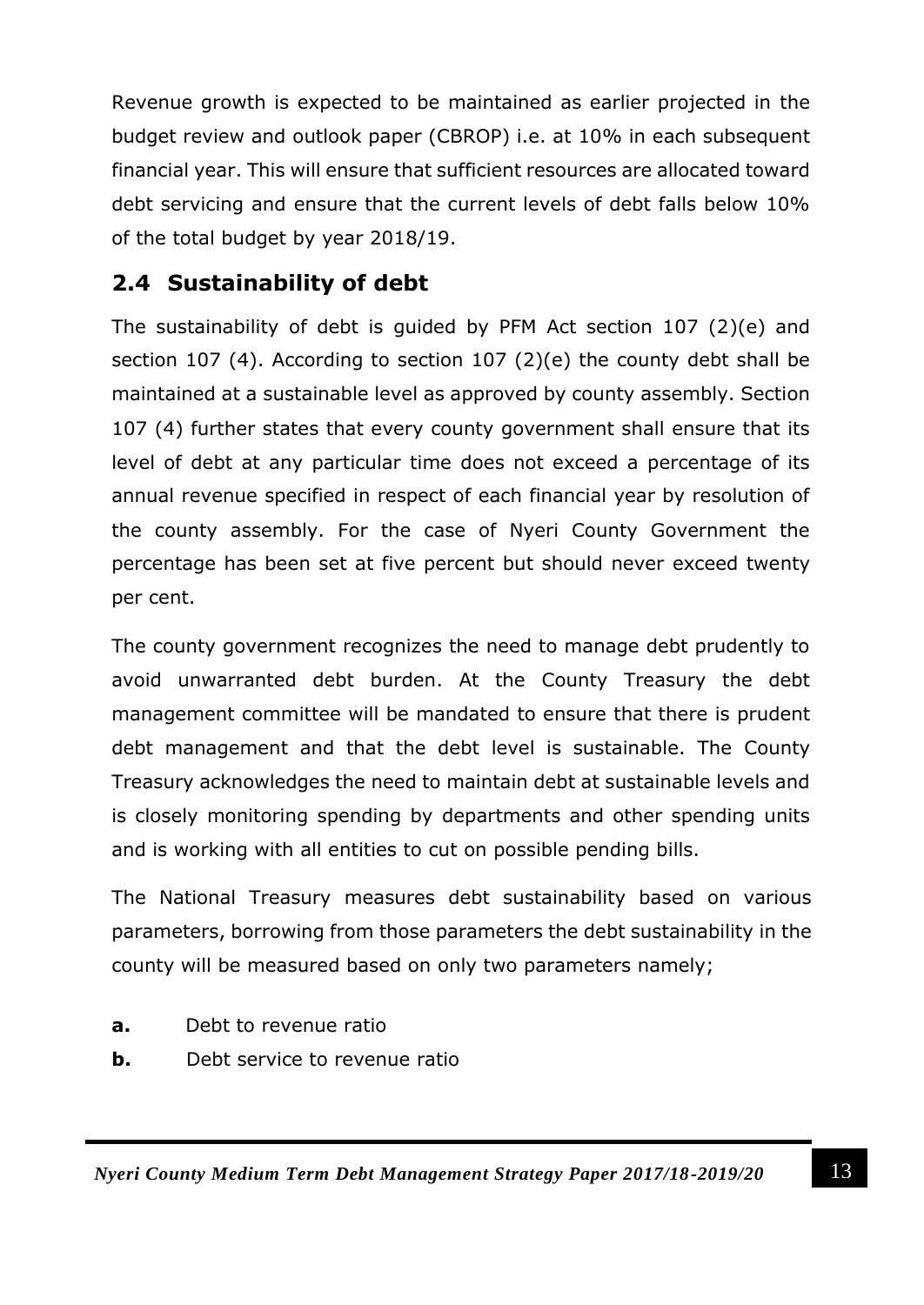| <b>Indicator</b>              | 2016/17  | 2017/18 | 2018/19 |
|-------------------------------|----------|---------|---------|
| debt to revenue ratio         | $10.7\%$ | 14.8%   | 11.9%   |
| debt service to revenue ratio | $2.0\%$  | $2.0\%$ | $2.0\%$ |

In year 2016/17 the Kenyan government had a debt to revenue ratio of 187.6 and debt service to revenue ratio of 24.7 which according to World Bank threshold is sustainable. Therefore benchmarking with the national government the county debt can be considered as sustainable.

The current debt is about 20% of the annual revenue, the County Assembly of Nyeri has set the debt to revenue ratio at 5 percent and thus the burden is considered high in the medium term and thus the level is considered unsustainable due to the requirement that at least 30 per cent of the county budget must be allocated development.

#### <span id="page-19-0"></span>**3 STRATEGIES OF DEALING WITH DEBT**

#### <span id="page-19-1"></span>**3.1 Debt servicing**

The inherited debts must be paid, once the handing over has been concluded, and this necessitates setting aside sufficient funds in the 2017/18 budget to repay part of them if not all as it will be negotiated with the statutory institutions and other creditors. As indicated earlier the total stock of debt as at 30<sup>th</sup> June, 2016 was Kshs. 0.7 billion. To reduce this debt to manageable levels a minimum of Kshs 100 million will be set aside in the budget for debt repayment, however, the actual ceiling will be firmed up in County Fiscal Strategy Paper, 2017 after considering all sectors requirement vis a vis the funds available .

#### <span id="page-19-2"></span>**3.2 Debt Restructuring**

Apart from debt servicing, the county government is exploring the possibility of debt restructuring as one method of dealing with huge debts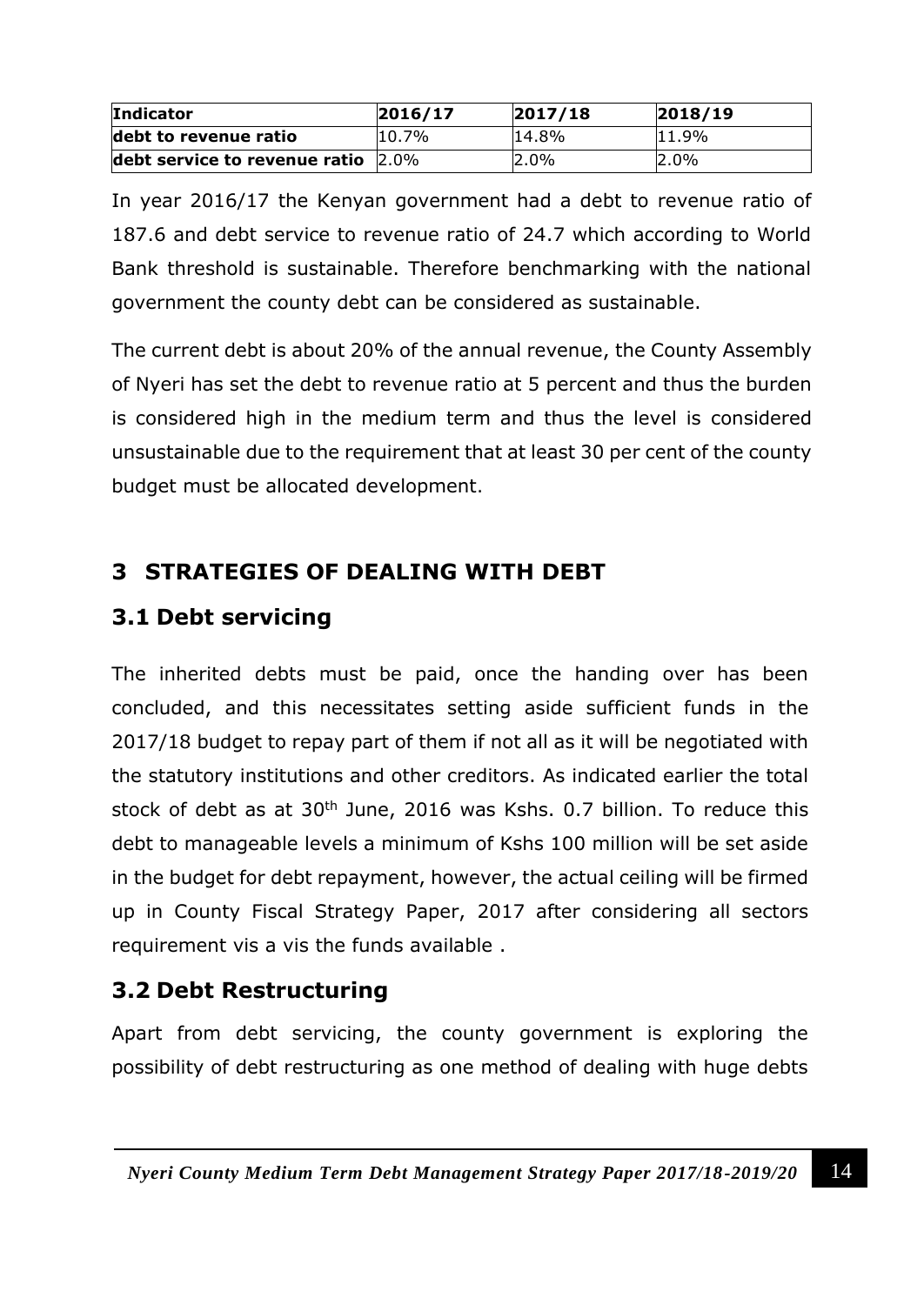particularly for bank loans and pension funds inherited from the defunct local authorities once the handing over is concluded. This will spread the debt burden over a period of time since the existing debt cannot be cleared within a year due to budgetary constraints. Restructuring will also help the county to avoid payment of penalties and interest that have accrued and costly legal battles.

#### <span id="page-20-0"></span>**3.3 Prioritization of programmes**

The pending bills arising from all departments will have to be cleared as a first charge in the succeeding budget beginning with 2016/17 supplementary budget to avoid further accumulation of debts as provided for under section 41(2) of the PFM (County Government) Regulations, 2015. Departments will also be required to prioritize projects/programmes in cognizance of resource constraints. The County Treasury shall prepare a report on cash flow projections in early April, 2017 so as to advice on commitments to avoid pending bills by the end of the financial year as per section 44(5) of the PFM (County Government) Regulations, 2015. This might compromise implementation of some of the critical projects/programmes as well as service delivery but it is a necessary measure in ensuring that the county does not accumulate debts in succeeding years.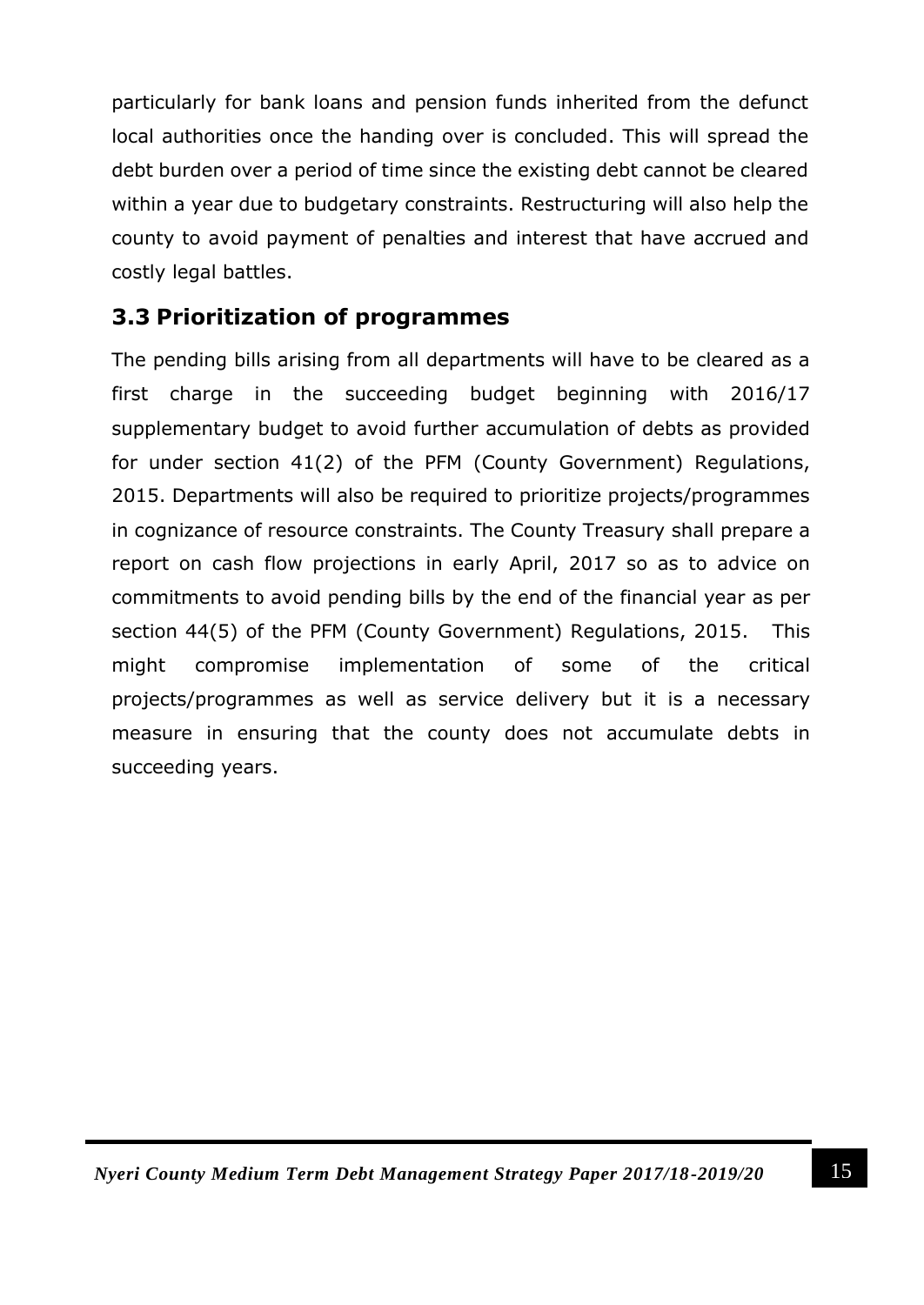#### <span id="page-21-0"></span>**4 IMPLEMENTING THE 2017/18-2019/20 MTDMS**

Upon the approval of the this strategy the Department of Finance and Economic Planning will develop a program for pending bills repayment based on priorities and cash flow forecast.

The debt management committee, which, will be based at the County Treasury will review all pending bills from the departments and make recommendation for payment or otherwise as it deem fit as a new financial year starts. This will ensures that all pending bills approved are settled as a first charge in the budget. The County Assembly has set the ceiling for borrowing at 5 percent of the county revenue and the County Treasury shall provide a budgetary allocation for payment of pending bills. This will not only guide the sustainability of debt but will also lay the ground for future borrowing to finance the budget.

Negotiation with various parties' owed substantial amounts of money will be fast tracked once the handing over of assets and liabilities is concluded. The government will strive to ensure that the negotiations are concluded by the end of June 2017 so that implementation of the agreement(s) can start at the beginning of year 2017/18. Timely conclusion of these agreements will facilitate their inclusion in 2017/18 debt repayment program.

The County Treasury will create and strengthen the proposed debt management committee in terms of staffing, training and provision of working tools and equipment to ensure that the office is in a position to give comprehensive, accurate and timely information on debt. In addition, effective linkages will be established with the National Treasury to facilitate training on debt management techniques and offer guidance and support on future borrowing. The national government is expected to guarantee borrowing by county governments and therefore the National Treasury